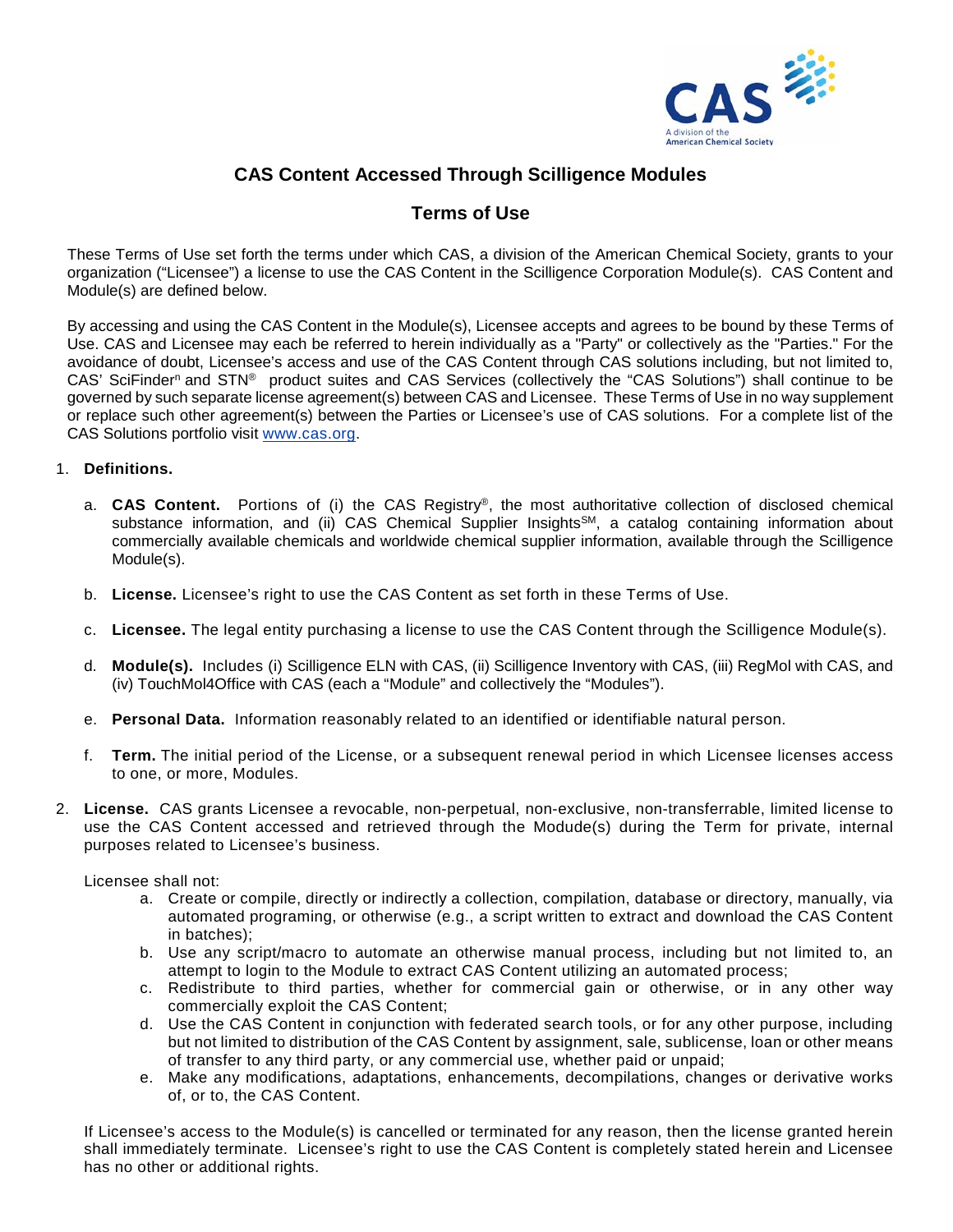- 3. **Customer Support.** Licensee may request [CAS Customer Center](https://www.cas.org/contact) support during regular service hours. CAS support is provided only for the CAS Content. For questions regarding the Modules, Scilligence Corporation's products and services and technical questions related to any of the foregoing, please contact Scilligence Corporation.
- 4. **Information Use Policy.** The CAS Information Use Policy, available at [https://www.cas.org/legal/infopolicy,](http://www.cas.org/legal/infopolicy) and incorporated herein by reference, further detail the permissible use of the CAS Content. Such policies may be changed at the discretion of CAS.
- 5. **General Provisions.** 
	- a. **Ownership.** The copyright and title to all property interests in or to the CAS Content are in, and will remain with, the ACS as owner. Licensee acknowledges the CAS Content is licensed, not sold. These Terms of Use does not grant Licensee any right of ownership.
	- b. **Warranty and Liability Disclaimers.** The CAS Content is provided as-is without warranty. CAS DOES NOT MAKE ANY WARRANTIES, EXPRESS OR IMPLIED, INCLUDING ANY IMPLIED WARRANTIES OF MERCHANTABILITY AND FITNESS FOR A PARTICULAR PURPOSE. CAS DOES NOT WARRANT ACCURACY OR COMPLETENESS, IS NOT RESPONSIBLE FOR ERRORS AND OMISSIONS, DOES NOT REPRESENT THAT THE USE OF THE CAS CONTENT WILL NOT INFRINGE THE INTELLECTUAL PROPERTY RIGHTS OF A THIRD PARTY, AND IS NOT LIABLE FOR DAMAGES OF ANY KIND (INCLUDING WITHOUT LIMITATION LOSS OF PROFITS) ARISING OUT OF LICENSEE'S ACCESS AND/OR USE OF THE CAS CONTENT OR ANY FAILURE TO PROVIDE THE CAS CONTENT PURSUANT TO, OR IN ANY WAY ARISING FROM, THESE TERMS OF USE.

FOR THE AVOIDANCE OF DOUBT, LICENSEE WAIVES ANY AND ALL CLAIMS AGAINST CAS, AND CAS DISCLAIMS ANY AND ALL WARRANTIES AND LIABILTY, WITH REGARD TO (1) LICENSEE'S ACCESS AND USE OF THE MODULES, SCILLIGENCE PRODUCTS AND SERVICES AND ALL CONTENT CONTAINED THEREIN, (2) ANY THIRD PARTY PRODUCTS AND/OR SERVICES MADE AVAILABLE THROUGH SCILLIGENCE PRODUCTS AND SERVICES ANDA ALL CONTENT CONTAINED THEREIN AND (3) LICENSEE'S RELATIONSHIP, CONTRACTUAL OR OTHERWISE, WITH SCILLIGENCE CORPORATION, ITS AFFILIATES, AGENTS AND/OR REPRESENTATIVES OR ANY OTHER THIRD PARTY.

- c. **Privacy.** Each party acknowledges and agrees that both parties may be required to comply with certain data protection, privacy, and/or information security laws, rules, regulations, or guidelines enforced in the jurisdictions in which Licensee and Licensee's users utilize the CAS Content related to the collection and processing of Personal Data, including, without limitation, the European Union General Data Protection Regulation (the "Privacy Laws"). Licensee agrees that CAS may collect, use, and otherwise process Personal Data in accordance with CAS privacy policy, incorporated herein by reference, and made available at <https://www.cas.org/legal/privacy> (the "CAS Privacy Policy"). Each Party agrees to employ appropriate administrative, physical and technical safeguards designed to protect the Personal Data submitted to CAS. Each Party shall promptly notify the other Party in the event of an unauthorized use, disclosure, collection, or access of Personal Data (an "Incident"). Licensee acknowledges and agrees that any such notification to Licensee's impacted CAS Content users or other data subjects related to an Incident may be performed through electronic communication directed to the email address associated with CAS Content authorized users or other data subjects, if known.
- d. **General Terms.** Should any part of these Terms of Use be unenforceable, all other provisions will not be affected. If either Party does not exercise any right provided for in these Terms of Use, this does not mean that such Party waives the right to exercise it in the future. Licensee may not assign or sublicense, without CAS's prior written consent, any rights, duties, or obligations under these Terms of Use to any person or entity, whether in whole or in part. Licensee must notify CAS thirty (30) days in advance in writing of any change in ownership of Licensee. These Terms of Use shall be governed by the laws of and interpreted by the courts of the District of Columbia of the United States of America. Licensee is responsible for all risks and costs associated with use of the CAS Content, including any and all applicable taxes and duties, such as local, use, value-added, or sales tax, and custom duties.

The foregoing GENERAL PROVISIONS shall survive the termination of these Terms of Use and any applicable Order access for any reason.